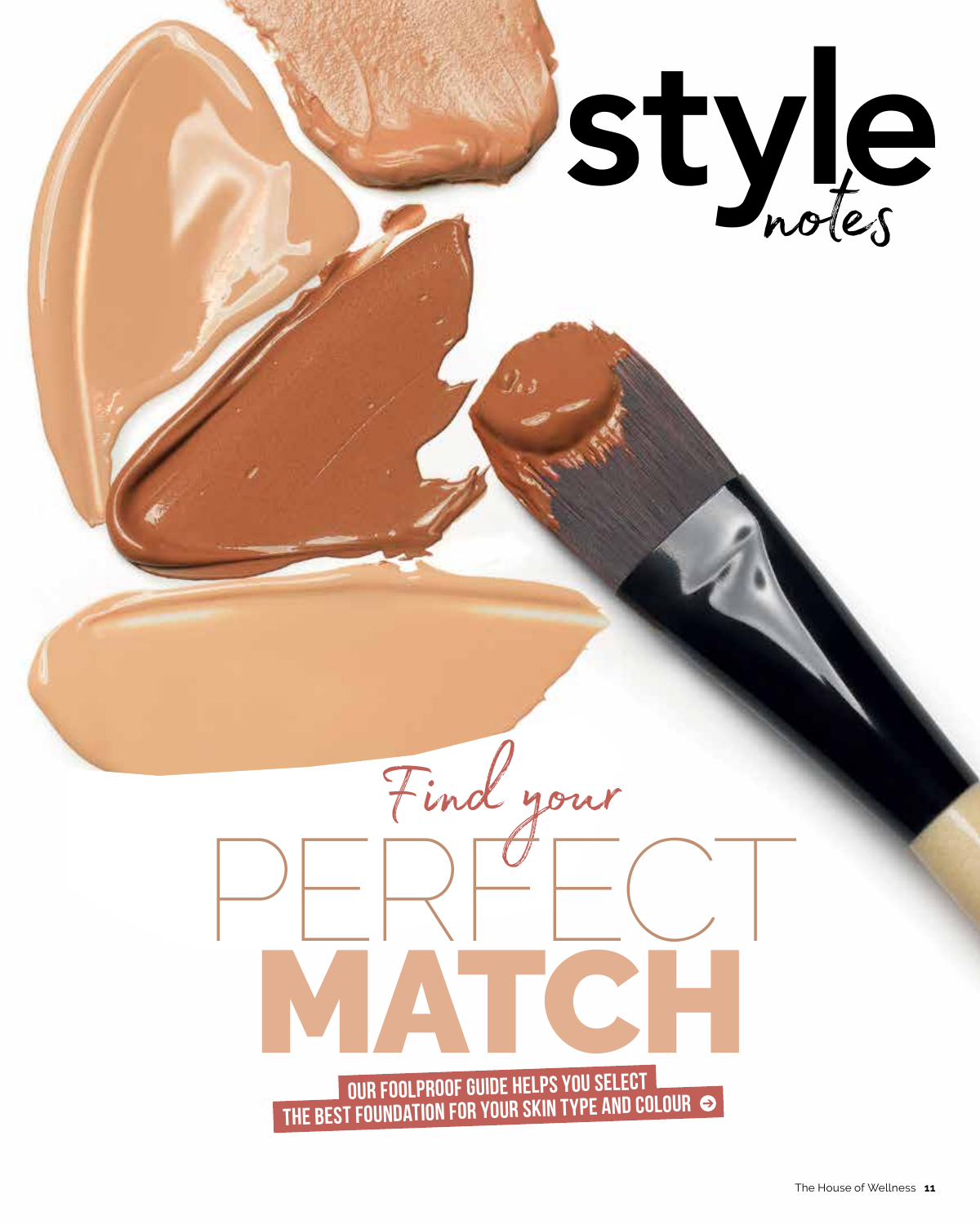Choosing the best<br>
can be a challenge<br>
civen the many shades are foundation for your skin given the many shades and formulas on the market. Whether you prefer a lightweight, luminous finish or fuller coverage, we all want a foundation that blends seamlessly to help achieve a flawless complexion.

Without the proper guidance, many of us can end up selecting the wrong shade, which can result in a mask-like appearance.

There are several factors to consider when choosing a foundation — what finish you like (matte or dewy), skin type, how much coverage you need and the right shade for your skin colour.



## Finding the right shade

When shopping for foundation, it is important to avoid buying a product based on the shade name alone. Instead, try a couple to see if one matches. The correct shade will disappear into your skin.

The best place to test your foundation shade is on your chest, Sydney make-up artist Nicola Johnson says.

"You want your face to not only match your neck but also your chest, arms and the rest of your body," Nicola says.

"This is especially important if you have a spray tan, as often people go lighter on

the face or skip tanning the face altogether."

Nicola says colour matching is the trickiest part of selecting the right foundation.

"Unfortunately, when we go to a make-up counter the artificial lighting in stores can throw off your skin colour, so what looks great in the store can look completely different in natural light," she says.

"I always recommend you have the foundation tested all over the face, not just a patch, then ask for a sample so you can test it out at home over a few days."

Do not use foundation to give yourself a darker skin tone. Instead, apply a lightweight bronzer over foundation.